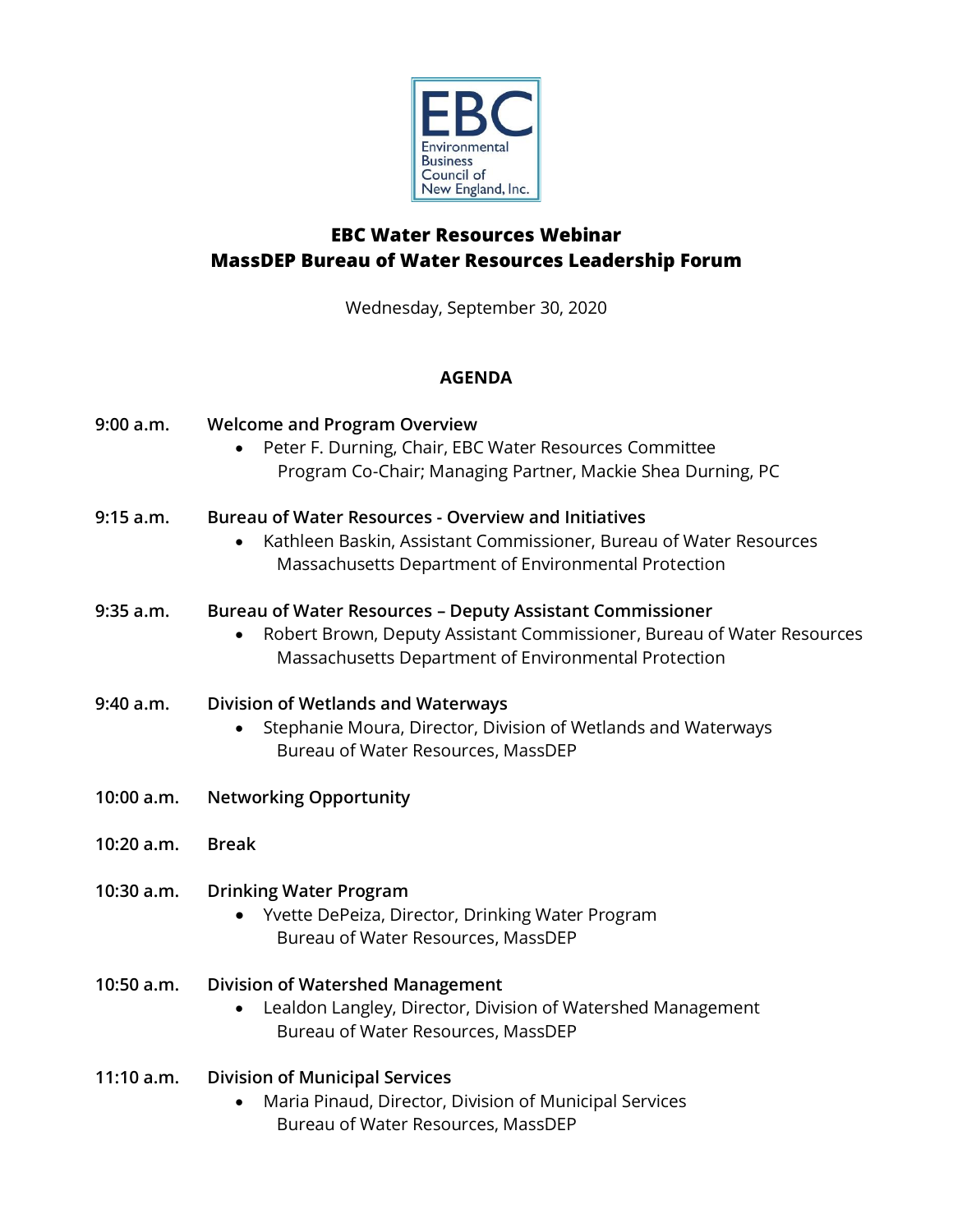## **11:30 a.m. Moderated Discussion**

**Moderator:** Blake Martin, Program Co-Chair; Senior Associate, Weston & Sampson

## **Panel Members:**

- Kathleen Baskin, Assistant Commissioner
- Yvette DePeiza, Director, Drinking Water Program
- Lealdon Langley, Director, Division of Watershed Management
- Daniel Padien, Chief, Waterways Program
- Maria Pinaud, Director, Division of Municipal Services

**12:00 p.m. Adjourn – Closing Remarks – Blake Martin**

#### **PROGRAM CO-CHAIRS**

**Peter F. Durning,** Managing Shareholder Mackie Shea Durning, P.C. 20 Park Plaza, Suite 1001, Boston, MA 02116 617-266-5104 | pdurning@mackieshea.com

Peter is the Managing Shareholder at Mackie Shea Durning PC, a boutique law firm focused on environmental and land use law and related litigation. Mackie Shea Durning PC represents a range of clients, including public water suppliers, private businesses, real estate developers, and is working on PFAS-related issues in a variety of settings, including real estate transactions, regulatory compliance, and cost recovery matters. Peter specializes in the areas of environmental litigation, enforcement defense, land use and permitting, with a specific focus on water and wetlands related matters.

**Blake Martin,** Senior Associate Weston & Sampson 55 Walkers Brook Dr, Suite 1000, Reading, MA 01867 978-532-1900 | martinb@wseinc.com

Blake is a Water Resources practice leader at Weston and Sampson, specializing in water resource studies. His background as a hydrogeologist includes contaminant transport studies, ground water supply development and remediation investigations for organic contaminants. He is a former chair of the EBC Water Resources committee and the New England Water Works Sustainability committee focusing on municipal infrastructure and source protection issues.

#### **SPEAKERS**

**Kathleen Baskin,** Assistant Commissioner Bureau of Water Resources Massachusetts Department of Environmental Protection One Winter Street, Boston, MA 617-292-5792 | kathleen.baskin@mass.gov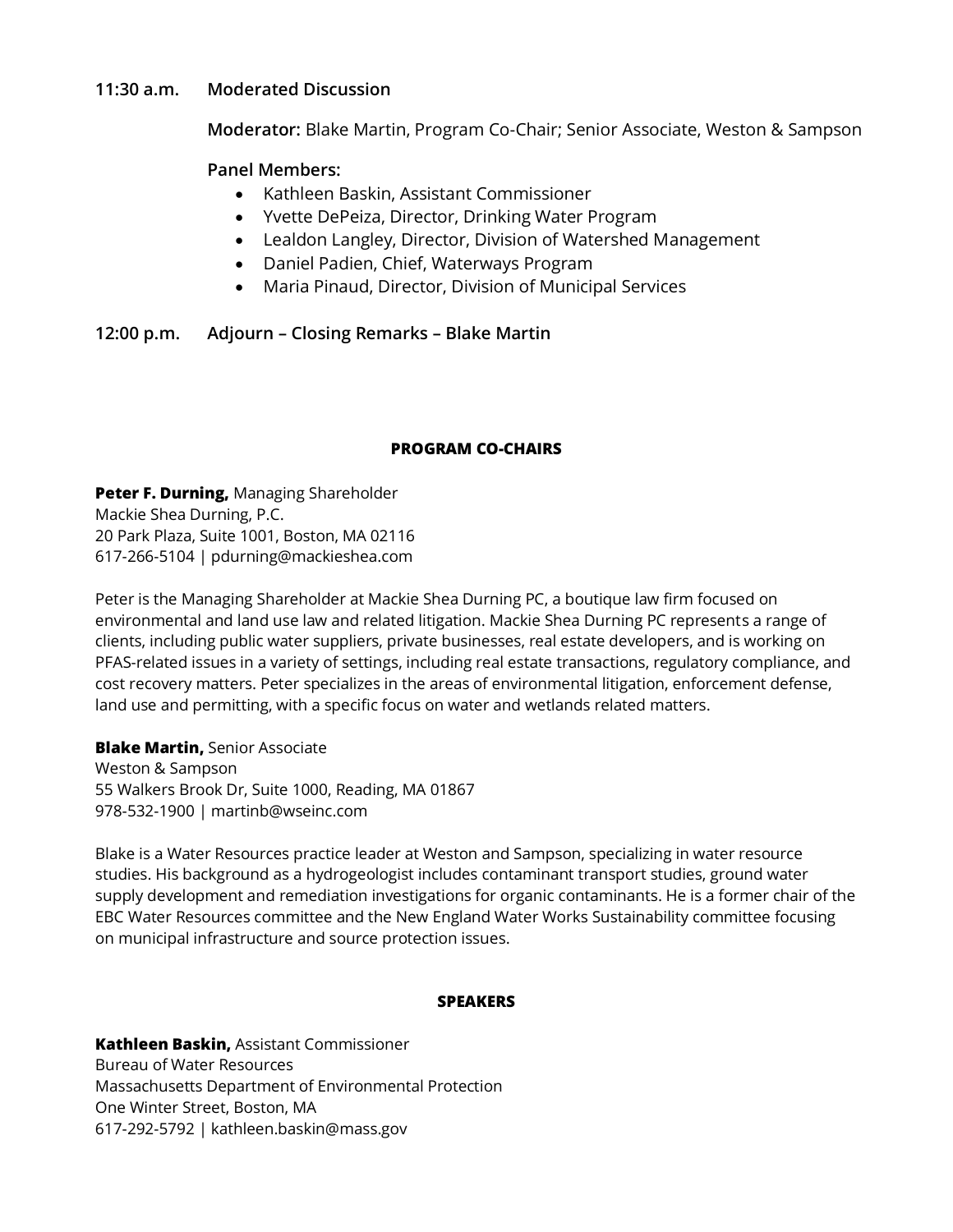Kathy is Assistant Commissioner for MassDEP's Bureau of Water Resources, overseeing the programs in Wastewater, Wetlands, Water Quality Certification, Drinking Water, Watershed Planning, Water Management, and State Revolving Funds. She has dedicated her career to water resource protection, splitting it between the public, private and non-profit sectors. Kathy previously worked as Director of Water Policy for the Executive Office of Energy and Environmental Affairs, where she served for 11 years. She has worked on water resource issues as an advocate, for Charles River Watershed Association and as a consultant, most recently for Weston & Sampson. She completed her undergraduate education at Tufts University, where she also received a Master's degree in Environmental Engineering. In addition, she holds a Master's in Public Administration from the Kennedy School of Government.

**Robert Brown,** Deputy Assistant Commissioner Bureau of Water Resources Massachusetts Department of Environmental Protection One Winter Street, Boston, MA 617-292-5926 | Robert.Brown@mass.gov

Bob serves as MassDEP's Deputy Assistant Commissioner for the Bureau of Water Resources. Bob has over 30 years of experience in environmental policy and regulatory development, permitting and enforcement across all media. Bob began his career in environmental law as an attorney with the Arizona Department of Water Resources before moving back east where he has since worked for the Massachusetts Department of Environmental Protection. As an attorney with the Office of General Counsel, Bob served as the Chief Regional Counsel for the Central Regional Office where he provided operational program support and Chief Bureau Counsel for the Bureau of Waste Site Cleanup where he helped create the privatized Waste Site Cleanup and Licensed Site Professional programs. Bob earned his J.D. and M.S.E.L. from Vermont Law School and B.A. in Sociology from the University of Massachusetts at Amherst. Bob currently serves as cochair of the Association of Clean Water Administrators Legal Affairs Committee.

**Yvette DePeiza,** Director, Drinking Water Program

Bureau of Water Resources Massachusetts Department of Environmental Protection One Winter Street, Boston, MA 617-292-5770 | yvette.depeiza@mass.gov

Yvette DePeiza is the Director of MassDEP's Drinking Water Program. She is responsible for overseeing the implementation of the Safe Drinking Water Act Programs, Technical Services programs and special drinking water projects such as Lead in Schools drinking water and PFAS. Programs directed by Ms. DePeiza include Safe Drinking Water Act rules planning, development and implementation, Source water protection, Compliance Assurance Activities, Enforcement and Capacity Development, Distribution protection/Cross connection Control and training, Technical Assistance and Outreach. Ms. DePeiza has a Bachelor of Science in Geology and a Masters in Civil Engineering from Tufts University. She is a past board member of the national Association of Safe Drinking Water Administrators and the National Rural Community Assistance Programs (RCAP). She is also the recipient of the 2017 Jerome J. Healey Award from the New England Water Works Association, the region's largest and oldest not-for-profit organization of water works professionals.

**Lealdon Langley,** Director, Division of Watershed Management Bureau of Water Resources Massachusetts Department of Environmental Protection One Winter Street, Boston, MA 617-574-6882 | lealdon.langley@mass.gov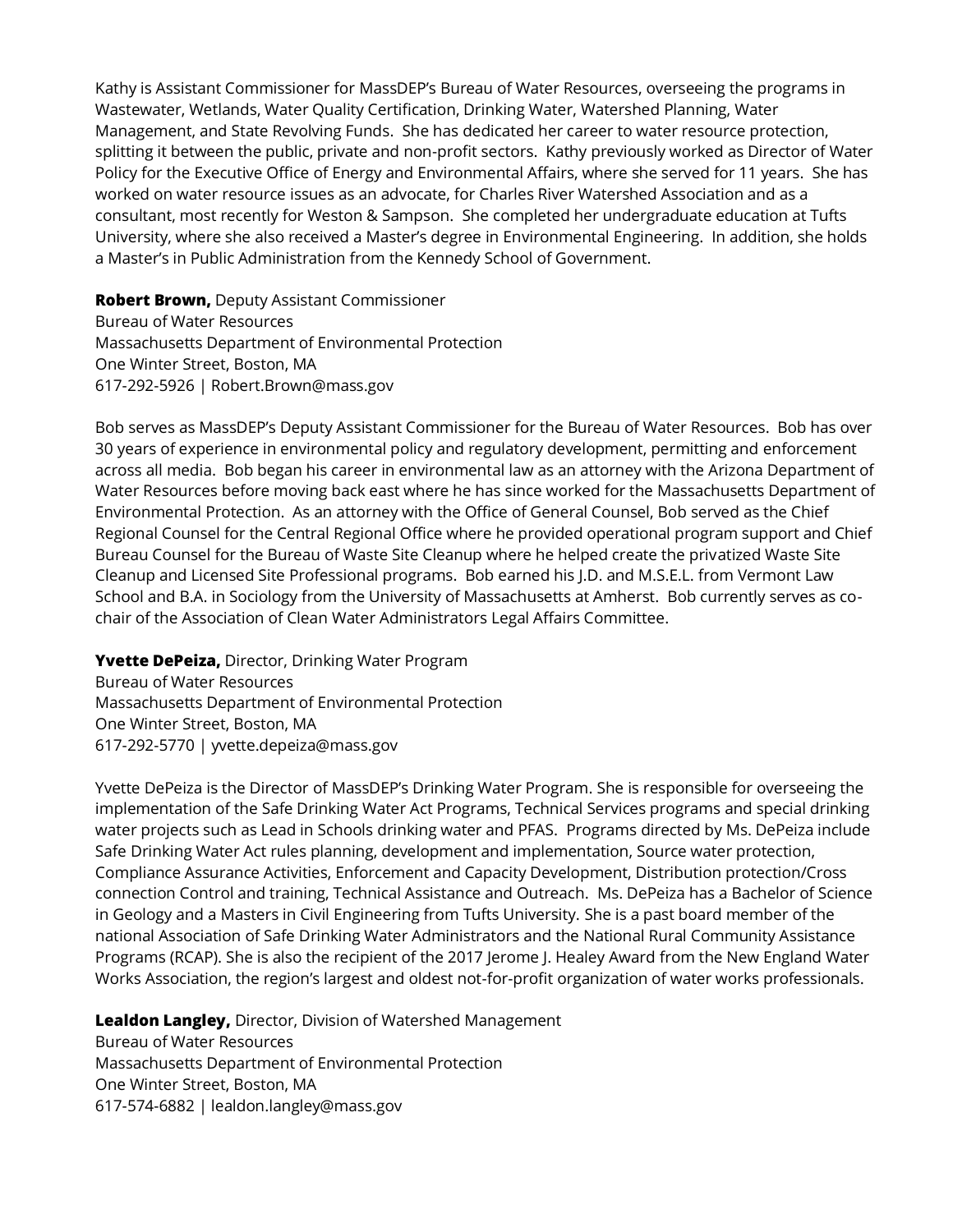Lealdon Langley is MassDEP's Director of the Division of Watershed Management. His responsibilities include supervision of the Wastewater Programs at MassDEP including NPDES, Groundwater Discharge Program, and Title 5; the Watershed Planning Program and the Water Management Program. Lealdon previously held positions as the Director of the Wetlands and Wastewater Program and as the Director of the Wetlands and Waterways Program where he was responsible for the implementation of the Wetlands Protection Act, Section 401 of the Clean Waters Act, and the Wetlands Conservancy Mapping Program. Lealdon holds a B.A. in Biology from Hendrix College and a M.A from the Center for Energy and Environmental Studies at Boston University where he studied environmental science and public policy.

## **Stephanie Moura,** Director, Division of Wetlands and Waterways

Bureau of Water Resources Massachusetts Department of Environmental Protection One Winter Street, Boston, MA 617-654-6612 | stephanie.moura@mass.gov

Stephanie Moura joined MassDEP in January 2019 as the Director of the Division of Wetlands and Waterways. She oversees the permitting responsibilities and policy initiatives for the wetlands protection, 401 Water Quality Certification, and Chapter 91 Waterways programs. Stephanie brings over 30 years experience in environmental policy, planning, and science; stakeholder engagement; and alternative dispute resolution. Her previous roles include: 11 years as Executive Director of SeaPlan (an ocean planning organization); 8 years at MWRA in the Combined Sewer Overflow control program, and 6 years with The Mediation Group. She holds a Master's Degree from Tufts University Urban & Environmental Studies Program and a Bachelor Degree from the University of California in Environmental Studies.

**Daniel Padien,** Chief, Waterways Program Division of Wetlands and Waterways Bureau of Water Resources Massachusetts Department of Environmental Protection One Winter Street, Boston, MA 875-329-3574 | daniel.padien@mass.gov

Daniel Padien, MassDEP's Waterways Chief in the Division of Wetlands and Waterways, oversees the regulatory provisions of the Massachusetts Public Waterfront Act, the oldest waterways law in the United States, commonly called "Chapter 91." The program issues licenses for projects in waterways and ensures that projects meet public-access requirements. Before joining MassDEP, Daniel worked for 25 years in private consulting firm where his practice focused on technical permitting for large and small transportation, land development, electric utility, and other infrastructure projects. Daniel specialized in obtaining complex, inter-related permits for redevelopment and infrastructure projects, often focusing on Chapter 91 Waterways Licensing and wetlands permitting. Prior to his work in consulting, Daniel spent a year with MassDEP's Environmental Strike Force. Daniel earned a Master's degree in Biology/Ecology and a Bachelor's degree in Biology from Boston University.

**Maria Pinaud,** Director, Division of Municipal Services Bureau of Water Resources Massachusetts Department of Environmental Protection One Winter Street, Boston, MA 617-292-5808 | maria.pinaud@mass.gov